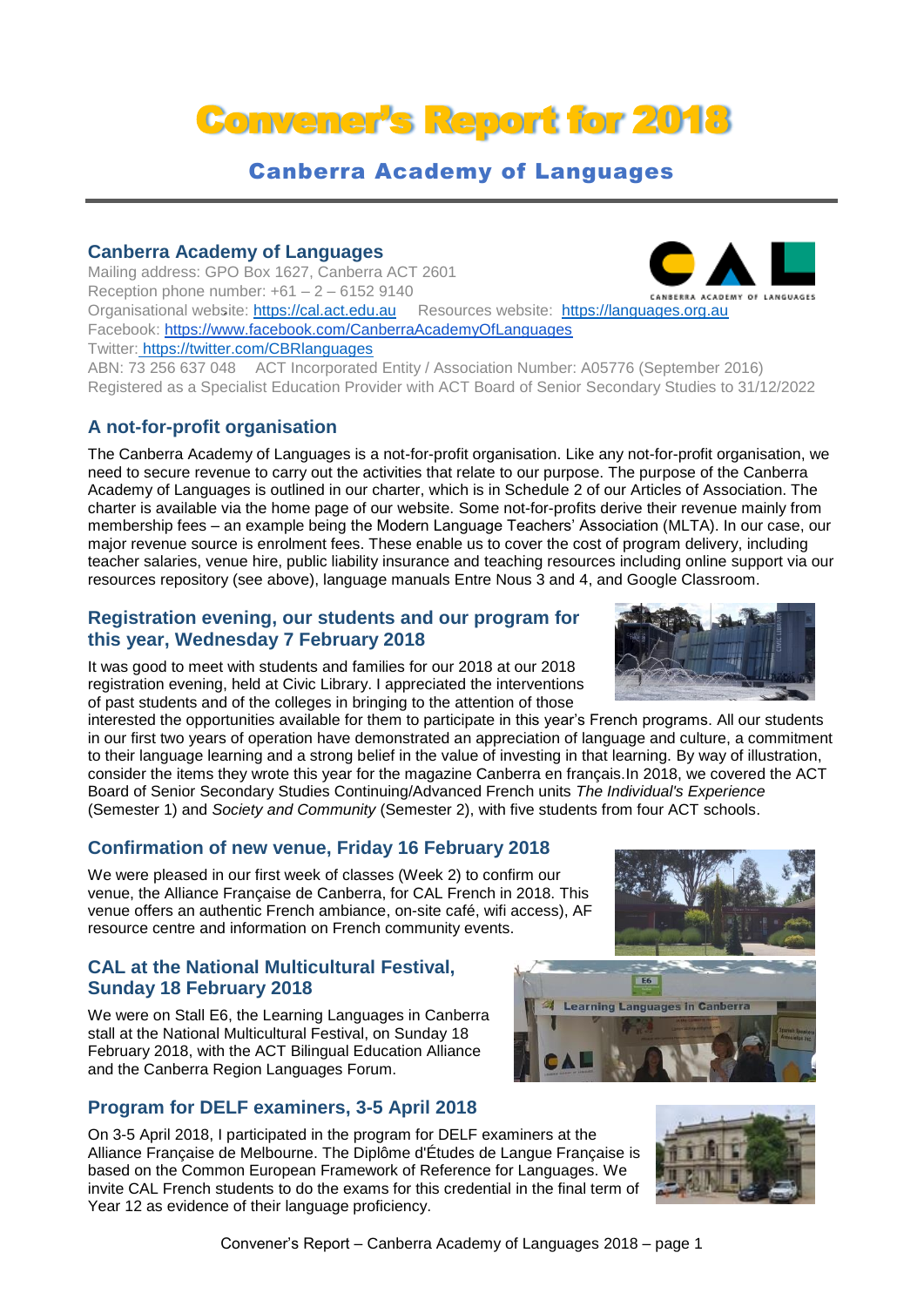Mongolian, Sinhalese, Serbian and Spanish.

# **CAL Charter update endorsed 14 May 2018**

The updated Articles of Association, including [the Charter](https://cal.act.edu.au/docs/CAL_Charter.pdf) at Schedule 2 of the articles, were endorsed at the Special General Meeting of the Canberra Academy of Languages on Monday 14 May 2018.

The CAL charter includes details about the CAL values: excellence, equity and a civil society.

- 1. Excellence in language learning requires scope for continuity. In the interests of continuity, it is imperative that students should have access to continued learning in their chosen languages as part of their senior secondary education.
- 2. Equity in language learning requires that the option to continue learning a language as part of a senior secondary education program should be available to students throughout the educational iurisdiction.
- 3. A civil society gives recognition and active support to linguistic and cultural diversity and recognises the importance of language rights, including the right of learners to aspire to, or to maintain and develop, bilingual or multilingual capabilities.

# **Multilingual Poetry Showcase, 2 June 2018**

CAL is the auspicing organisation for Mothertongue Multilingual Poetry for ACT government grants. There was a highly successful Multilingual Poetry Showcase on Saturday 2 June at the community centre in Woden including poetry in Acholi and English by Jackline Okot. Pictured: Saturday's performers.

# **Pasi Sahlberg flags Gonski's missed opportunity on languages, 3 June 2018**

Finnish education expert Pasi Sahlberg, now Professor of education policy at the Gonski Institute for Education, UNSW, advocates a 24th Gonski 2.0 clause for right to learn a language, as reported in an [article in SMH](https://www.smh.com.au/education/gonski-s-missed-opportunity-on-languages-20180601-p4zix3.html) and Canberra Times on Sunday 3 June 2018. This view accords with the CAL Charter, which states "equity in language learning requires that the option to continue learning a language as part of a senior secondary education program should be available to students throughout the educational jurisdiction". Sahlberg's view was supported by Professor Ken Cruickshank, director of the Sydney Institute for Community Language Education.

# **Open Night, 14 June 2018**

CAL Open Night was held from 6 pm on Thursday 14 June 2018 at the Ainslie Arts Centre, Elouera Street, Braddon. We outlined our purpose, programs and enrolment process. Senior secondary (Years 11-12) Continuing and Advanced courses will be offered for 2019 in French, German and Indonesian, subject to viable numbers to fund teacher recruitment for these programs. Additional courses may also be delivered, subject to negotiations with colleges.

# **Soirée littéraire, 21 June 2018**

A "soirée littéraire" was held on Thursday 21 June, with author Karen Viggers reading extracts from her writings and Flavie Alvarez reading French translations. Nancy Waites launched the second edition of the magazine Canberra en français. Three

CAL French students had items included at page 13 of this edition, under the title "témoignages", alongside an item about CAL. Two other items were held over for the October edition, for reasons of available space.

# **Multilingual Poetry Workshop, Sunday 5 August 2018**

As noted in an earlier news item, Mother Tongue Multilingual Poetry is auspiced by CAL for ACT Government funding applications. They ran a workshop at Civic Library on Sunday 5 August and a Multilingual Poetry Night on Monday 13 August 20 18 at Smith's Alternative, in languages including Mandarin, Cebuano, Hindi, Bengali, French, German, Shona, Dari, Farsi, Japanese,

![](_page_1_Picture_18.jpeg)

![](_page_1_Picture_19.jpeg)

![](_page_1_Picture_20.jpeg)

![](_page_1_Picture_21.jpeg)

![](_page_1_Picture_22.jpeg)

AINSLI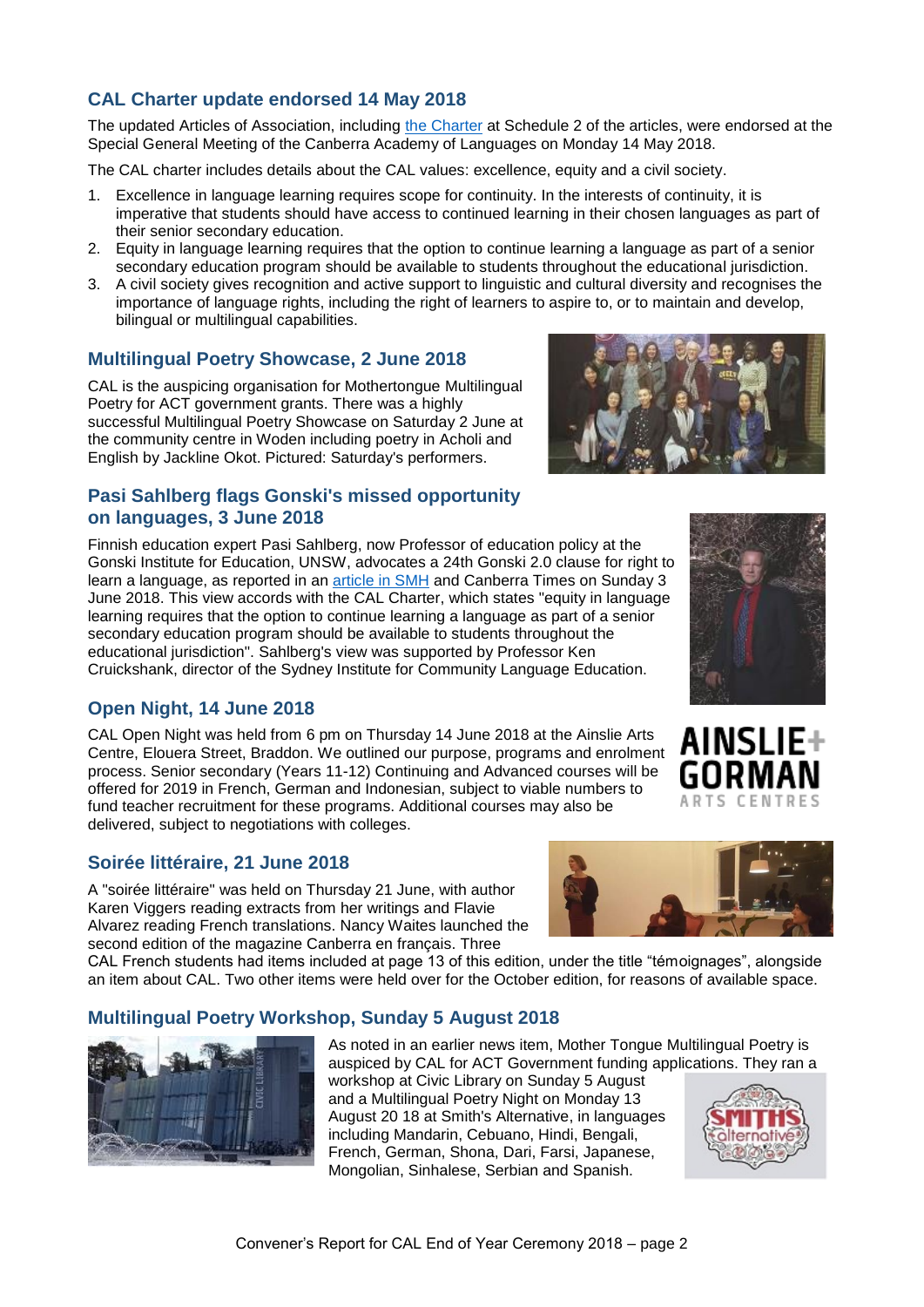## **ANGLS Conference, 23-25 August 2018**

The ANGLS Conference, an illuminating and valuable event, was hosted from 23 to 25 August 2018 at the new headquarters of the NSW School of Languages in Petersham with colleagues participating this year from languages centres in SA, Victoria and NSW. See the News page on CAL website for more details.

## **Meeting about National Multicultural Festival, 12 September 2018**

On Wednesday 12 September, Dr Mandy Scott and I met with Azra Khan, Senior Manager in the Community Services Directorate, who coordinates the National Multicultural Festival. We put several suggestions, one of which related to the inclusion of references to languages in publicity for the festival.

It is excellent to see that, as of December, languages are included on the festival home page, so that they are reflected in online messaging as an important dimension of multiculturalism.

#### **Information Evening, Thursday 20 September 2018**

We held an information evening on Thursday 20 September at the Ainslie Arts Centre to provide students and their families with advice on learning languages in Years 11-12, receiving credit for languages studies towards the ACT Senior Secondary Certificate and towards the ATAR, and programs offered.

#### **Meeting with Minister for Multicultural Affairs 10 October 2018**

A discussion about language resources in the ACT was held with the ACT Minister for Multicultural Affairs, Chris Steel, on 10 October, with myself and with the President of the Community Language Schools Association of the ACT; the President of the Modern Language Teachers' Association; and the Convener of the Languages Forum of the ACT.

#### **Launch of the October 2018 edition of Canberra en français magazine, 26 October 2018**

The launch of the October 2018 edition of Canberra en français magazine on 26 October was held at Mount Majura Vineyard. In this edition, there are items written by two of our CAL French students. Three others had items published in the June edition. Pictured are Nancy Waites and Flavie Alvarez with two of the guests, from Parkes NSW.

#### **Languages as a resource for all, 20 November 2018**

A position statement on ["Languages as a resource for all"](https://cal.act.edu.au/docs/Languages_as_a_resource_for_all_20181120.pdf) was endorsed on 20 November by ACT Bilingual Education Alliance, Languages Forum of the ACT and the Canberra Academy of Languages. The statement was tabled by us at the meeting of the Canberra Languages Network, on Thursday 22 November 2018.

#### **Multicultural Summit, 22-23 November 2018**

At the launch of the ACT Multicultural Summit in the new building at ACU's Watson campus on Thursday evening, one of the speakers was Andrew Barr, ACT Chief Minister. The Chief Minister said that Canberra is uniquely placed to be an exemplary internationally-focussed community and to model inclusivity. Dr Mandy Scott and I discussed the future of languages education for the ACT with the Chief Minister and

with the leader of ACT Greens, Shane Rattenbury. Pictured: Deputy Chair and Chair of Multicultural Advisory Council; Chief Minister

Languages received a high profile in reporting at the end of the summit. We understand a report of the summit will be circulated to participants in the near future. Pictured with me here: Veronique Canellas, President of the Modern Languages Teachers' Association of the ACT; Dr Mandy Scott, Convener of the Canberra Region Languages Forum.

![](_page_2_Picture_17.jpeg)

![](_page_2_Picture_18.jpeg)

2019 NATIONAL **MULTICULTURAL** FESTIVAL I ®<del>M</del>

![](_page_2_Picture_19.jpeg)

![](_page_2_Picture_20.jpeg)

![](_page_2_Picture_21.jpeg)

![](_page_2_Picture_23.jpeg)

![](_page_2_Picture_24.jpeg)